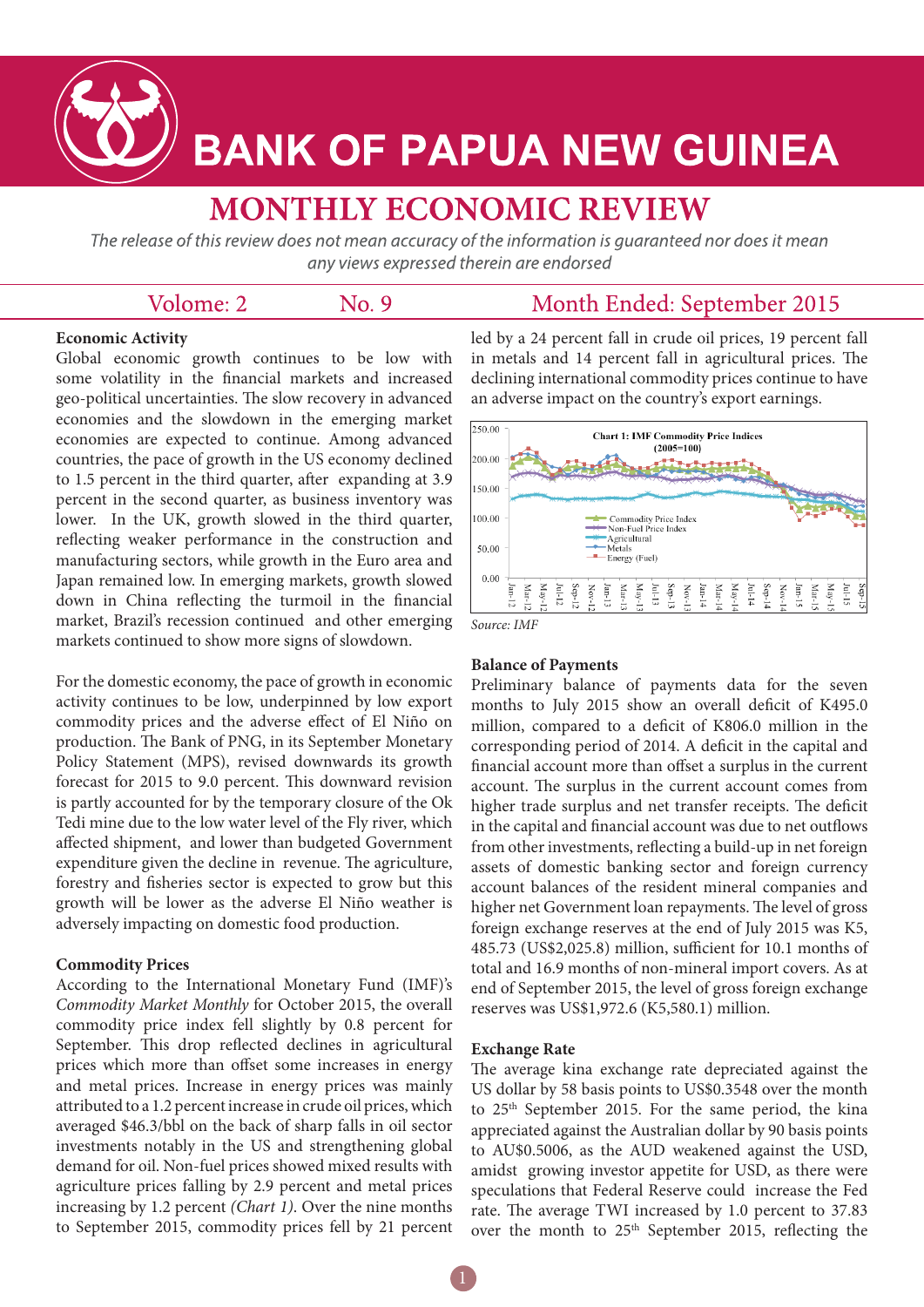appreciation of kina against the AUD and other major trading partner currencies. *(Chart 2)*



#### **Inflation**

The Annual Headline Retail Price Index (RPI) to August 2015 increased by 7.8 percent, compared to an increase of 1.6 percent in July 2015. This outcome reflected increases in prices of the 'Food' expenditure group, and 'Medical and Health (exc. Hospital)' and non-durable goods sub-groups. Annual RPI ex-seasonal increased by 4.5 percent, while annual RPI ex-seasonal and fuel increased by 5.8 percent. While the underlying measures depicted some stability, the significant increase in the headline RPI reflected the impact of the drought on the supply of fruits and vegetables. *(Chart 3)*



# **Domestic Interest Rates & Monetary Aggregates**

Over the month to 2nd October 2015, there were mixed movements in the Central Bank Bill (CBB) rates. The 63-day CBB rate declined to 1.24 percent from 2.33 percent, while the 28-day rate remained at 1.26 percent. There were no allocations under the 91-day and 182-day terms, as the Government issued Treasury bills under these terms. At the Treasury bill auction, the 91-day, 182-day and 364 day term rates declined to 2.43 percent, 4.53 percent and 7.38 percent, respectively, from 2.50 percent, 4.61 percent and 7.41 percent. Over the month to 25<sup>th</sup> September 2015, changes in the weighted average interest rates on wholesale deposits above K500,000 were mixed across the different maturity terms. The weighted average rates 30-day, 90-day and 180-day declined to 0.81 percent, 0.91 percent and 1.22 percent from 1.06 percent, 1.21 percent and 1.46 percent, respectively, while the 60-day rate increased to 0.98 percent from 0.65 percent. *(Chart 4)*



Broad money supply increased by 4.6 percent over the year to August 2015, compared to an increase of 2.9 percent in the corresponding period of 2014. This was driven by increases in credit to the private sector, public nonfinancial corporations and net claims on the Government, which outweighed a decline in net foreign assets. Monetary base declined by 2.6 percent over the year to August 2015, compared to an increase of 31.0 percent reported in the corresponding period of 2014. This was due to decreases in the Exchange Settlement Account (ESA) deposits of commercial banks at the Central Bank, which more than offset the increase in currency in circulation.

Commercial bank lending extended to public non-financial corporations, other financial corporations and other resident sectors increased by K367.8 million to K11,206.3 million between December 2014 and week-ending 25<sup>th</sup> September 2015. This mainly reflected advances (mostly overdrafts) to the retail, wholesale, agriculture, communication and transport sectors. Over the year to 25th September 2015, weekly average lending by banks increased by 13.6 percent to K10,727.3 million. Commercial bank deposits increased by K164.1 million to K19,468.6 million between December 2014 and week-ending  $25<sup>th</sup>$  September 2015, reflecting placements by the agriculture, petroleum, transport, communication, finance, government, mining, retail and manufacturing sectors. Over the year to 25th September 2015, weekly average deposits increased by 4.0 percent to K19,391.4 million.

# **Domestic Interest Rates & Monetary Aggregates**

The Bank of Papua New Guinea took a cautious approach in its monetary policy stance as it assesses and monitors the changes in the RPI and key indicators. It maintained the Kina Facility Rate (KFR) at 6.25 percent for the month of September 2015.